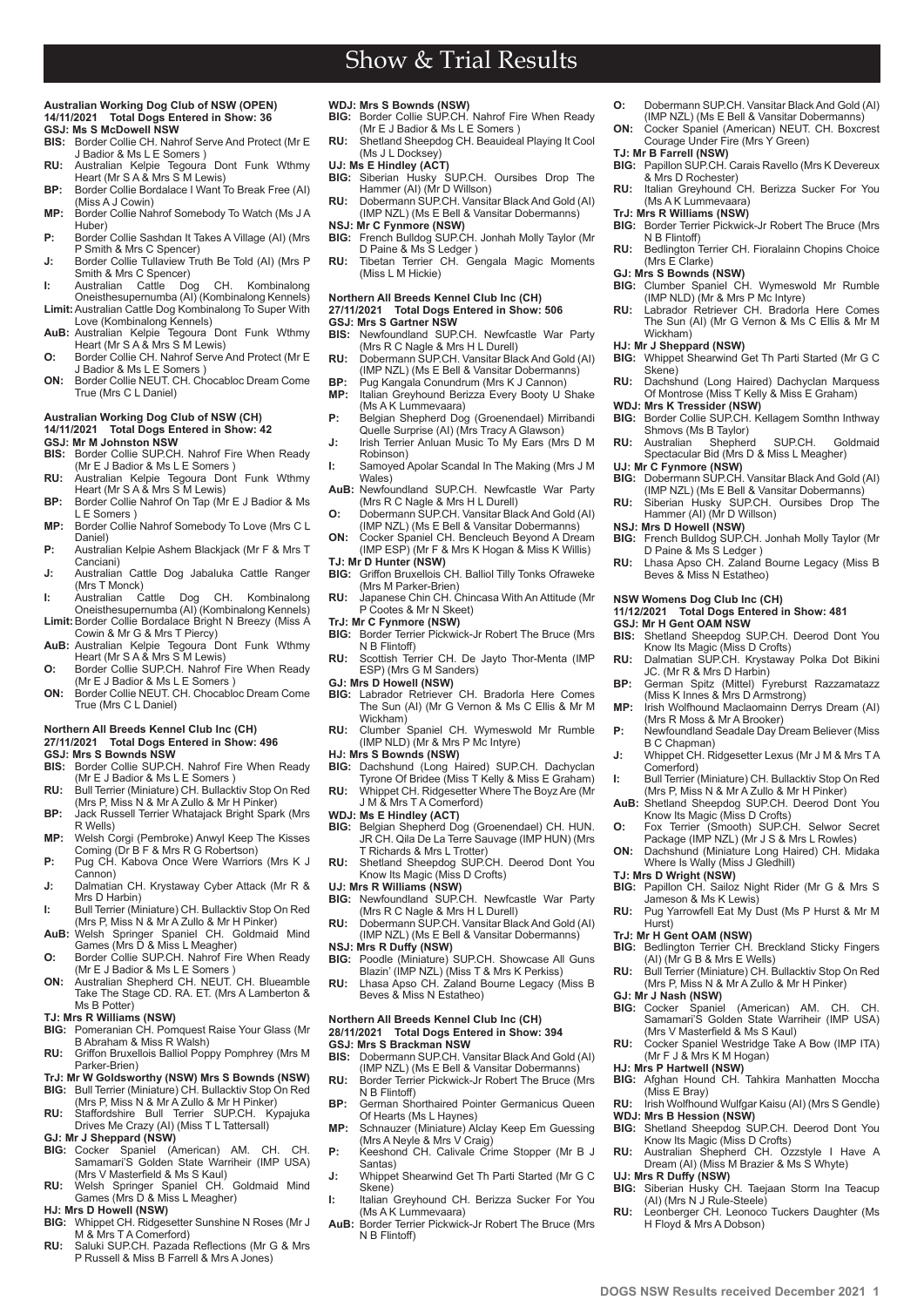Show & Trial Results

### **NSJ: Mrs R Bacich (NSW)**

- **BIG:** Dalmatian SUP.CH. Krystaway Polka Dot Bikini JC. (Mr R & Mrs D Harbin)
- **RU:** French Bulldog Daccord Greatest Showman (AI) (Mr M A Rosser & Ms E L Davidson)

#### **Parramatta & District All Breeds Kennel Club Inc (CH)**

## **12/12/2021 Total Dogs Entered in Show: 476**

- **GSJ: Mr R Harbin NSW** Boston Terrier CH. Ozstock Ima Sitcom (Mrs D Bradshaw)
- **RU:** Dachshund (Long Haired) SUP.CH. Dachyclan Tyrone Of Bridee (Miss T Kelly & Miss E Graham) **BP:** Havanese Shielmont Flame Thrower (Mrs S H Mcmahon)
- **MP:** French Bulldog Daccord Greatest Showman (AI) (Mr M A Rosser & Ms E L Davidson)
- **P:** Afghan Hound Taejon I Am Gladiator (AI) (Mr P & Mrs L Britza & Mrs J Laws)
- **J:** Cavalier King Charles Spaniel Alexabelle Billy<br>Elliot (Mrs S G Boyce)
- **I:** Bull Terrier (Miniature) CH. Bullacktiv Stop On Red<br>(Mrs P, Miss N & Mr A Zullo & Mr H Pinker)<br>**AuB:** Boston Terrier CH. Ozstock Ima Sitcom (Mrs D
- Bradshaw)
- **O:** Dachshund (Long Haired) SUP.CH. Dachyclan Tyrone Of Bridee (Miss T Kelly & Miss E Graham) **ON:** Schipperke GRAND. CH. Monterrez Star Quality
- (Miss B Beves & Miss N Estatheo) **TJ: Mrs K Cannon (NSW)**
- **BIG:** King Charles Spaniel CH. Leisureview Kestrel (Mrs K Heath)
- **RU:** Pug Quom Malakis In Morocco (Ms C Kirgan-Khoury)
- **TrJ: Mrs T Comerford (NSW)**
- **BIG:** Skye Terrier SUP.CH. Skyesdlimit Myway Or Da Hwy (Mrs L Pelchen)
- **RU:** Bull Terrier (Miniature) CH. Bullacktiv Stop On Red (Mrs P, Miss N & Mr A Zullo & Mr H Pinker)
- **GJ: Mr K Rampant (NSW)**<br>**BIG:** Cocker Spaniel (A **BIG:** Cocker Spaniel (American) AM. CH. CH. Samamari'S Golden State Warriheir (IMP USA)
- (Mrs V Masterfield & Ms S Kaul) **RU:** Gordon Setter CH. Tahtan Shot Thru The Heart (AI) (A & Mrs A Finlaison L Hunt R Finlaison)
- **HJ: Mr J Nichols (NSW)**
- **BIG:** Dachshund (Long Haired) SUP.CH. Dachyclan Tyrone Of Bridee (Miss T Kelly & Miss E Graham) **RU:** Afghan Hound Taejon I Am Gladiator (AI) (Mr P &
- Mrs L Britza & Mrs J Laws) **WDJ: Mrs L Thomas-Van Der Weide (NSW)**
- **BIG:** Shetland Sheepdog CH. Beauideal Playing It Cool
- (Ms J L Docksey) **RU:** Border Collie SUP.CH. Kellagem Somthn Inthway Shmovs (Ms B Taylor)
- 
- **UJ: Mrs N Abela (NSW)**<br>**BIG:** Bullmastiff CH. Nightquest Brave Warrior (Mrs B Henry)
- **RU:** Schnauzer (Miniature) CH. Schonhardt Cat Goes Linedancin (M Macleod-Woodhouse & A Mcilrath & J Morris)

- **NSJ: Mrs D Johnston (NSW)**<br>**BIG:** Boston Terrier CH. Ozs Boston Terrier CH. Ozstock Ima Sitcom (Mrs D Bradshaw)
- **RU:** British Bulldog CH. Britishextra The Kingsman (AI)<br>(Mr G Edmunds & Mr H & Mrs C Smith)

#### **St George District Kennel Club (CH)**

#### **04/12/2021 Total Dogs Entered in Show: 510 GSJ: Mr L Bradney NSW**

- **BIS:** German Shepherd Dog CH. Allendell Unchained
- Melody (Mrs R L Ralphs) **RU:** Saluki AM. DUAL CH. AM. GR CH. Timaru Baccarat At Catonam AM. SC. (IMP USA) (Mrs C Smith)
- **BP:** Dogue De Bordeaux Bordogue Lilly Rose (Mr J &
- Mrs A Douglass & Mr R & Mrs K Reid) **MP:** Dachshund (Miniature Long Haired) Nicholyev Keepya Shirt On (Mrs S Kelly & Mr J Bower ) **P:** Papillon Emmoge Outfoxed (Ms T C Clements)
- **J:** German Shepherd Dog CH. Allendell Unchained Melody (Mrs R L Ralphs)
- **I:** Lagotto Romagnolo CH. Rozebottel'S Douro (IMP NLD) (Mrs J Nolan & Miss J Morse-Roberts)
- **AuB:** Sealyham Terrier GRAND. CH. Pennyflower Dave In Deep Space (Miss C Timms) **O:** Saluki AM. DUAL CH. AM. GR CH. Timaru
- Baccarat At Catonam AM. SC. (IMP USA) (Mrs C Smith)
- **ON:** Brittany GRAND. CH. NEUT. CH. Tobenlee Moves Like Jagger CD. RA. TK.S. JD. ET. JC. (Mrs S Ibbott-Cordi)
- 
- **TJ: Mrs P Bockman Chato (NSW) BIG:** Chinese Crested Dog CH. Jularth Call Me Senorita (Mr L R & Mrs H Gibson)
- **RU:** Chihuahua (Long) GRAND. CH. Rayvale Dare To Dazzle (Ms V Morse)
- **TrJ: Ms J O Flynn (NSW) BIG:** Bull Terrier (Miniature) CH. Bullacktiv Stop On Red (Mrs P, Miss N & Mr A Zullo & Mr H Pinker)
- **RU:** Fox Terrier (Wire) Amfamous Special Agent (Mrs A Fragiadakis & Ms W Wouters)
- **GJ: Mr A Hunt (NSW)**
- **BIG:** Labrador Retriever CH. Driftway Just Genes (Mr G Spagnolo) **RU:** Cocker Spaniel (American) AM. CH. CH.
- Samamari'S Golden State Warriheir (IMP USA) (Mrs V Masterfield & Ms S Kaul)
- **HJ: Dr A Chato (NSW)**
- **BIG:** Saluki AM. DUAL CH. AM. GR CH. Timaru Baccarat At Catonam AM. SC. (IMP USA) (Mrs C Smith)
- **RU:** Dachshund (Long Haired) SUP.CH. Dachyclan Tyrone Of Bridee (Miss T Kelly & Miss E Graham)
- **WDJ: Mrs S Brackman (NSW) BIG:** German Shepherd Dog CH. Allendell Unchained Melody (Mrs R L Ralphs)
- **RU:** Border Collie Uttercharm Eclipsing My Heart (AI) (Mr P G & Mrs T A Buckley)
- **UJ: Mr E Hardwicke (NSW)**<br>**BIG:** Schnauzer (Miniature)
- Schnauzer (Miniature) CH. Schonhardt Cat Goes Linedancin (M Macleod-Woodhouse & A Mcilrath & J Morris)
- **RU:** Mastiff CH. Mastdoch Firesburnin (Ms V A Ross & K G Docherty)
- **NSJ: Mrs M Sheppard (NSW)**
- **BIG:** Lhasa Apso CH. Zaland Bourne Legacy (Miss B Beves & Miss N Estatheo) **RU:** Schipperke Monterrez Kind Of Special (Mr N R
- Curwen & Mr G Cruse)

### **St George District Kennel Club (CH)**

**04/12/2021 Total Dogs Entered in Show: 536 GSJ: Mrs K Eldred NSW**

- **BIS:** Dogue De Bordeaux CH. Bordogue Lincoln (Mr J & Mrs A Douglass & Mr R & Mrs K Reid) **RU:** Poodle (Miniature) SUP.CH. Showcase All Guns
- Blazin' (IMP NZL) (Miss T & Mrs K Perkiss)
- **BP:** Whippet Isilwane Sweetest Taboo (Mrs R A Kelly) **MP:** Cavalier King Charles Spaniel Cavalierlove Scandalous Affair (Miss T & Mrs K Perkiss)
- **P:** Shetland Sheepdog Kelanmee Loveon Display (Mrs K Tresidder) **J:** Afghan Hound CH. Kalutara Living Th Single Life
- (AI) (Ms M Eather & Mr W Harbutt)
- **I:** Bullmastiff CH. Fynobull Im No Angel (AI) (Mrs M & Mr A O''Callaghan)
- **AuB:** Dogue De Bordeaux CH. Bordogue Lincoln (Mr J
- & Mrs A Douglass & Mr R & Mrs K Reid) **O:** Poodle (Miniature) SUP.CH. Showcase All Guns Blazin' (IMP NZL) (Miss T & Mrs K Perkiss)
- **ON:** Cocker Spaniel CH. Bencleuch Beyond A Dream (IMP ESP) (Mr F & Mrs K Hogan & Miss K Willis) **TJ: Dr K Sunn (NSW)**
- 
- **BIG:** Chinese Crested Dog SUP.CH. Blackheath Hooz Gotta Secret (Mr P W & Mrs L C Mawson) **RU:** Pug CH. Kabova Once Were Warriors (Mrs K J
- Cannon) **TrJ: Mrs S Crozier (NSW)**
- **BIG:** Scottish Terrier Bescotted Berry Of Belair (Mr W H & Mrs C A Goldsworthy)<br>Staffordshire Bull
- **RU:** Staffordshire Bull Terrier Zeracious<br>Changethegame (Ms L Reid & Mrs M Coetzer)
- **GJ: Ms D Morris (NSW) BIG:** Lagotto Romagnolo CH. Rozebottel'S Douro (IMP NLD) (Mrs J Nolan & Miss J Morse-Roberts)
- **RU:** Welsh Springer Spaniel CH. Goldmaid Mind Games (Mrs D & Miss L Meagher)
- **HJ: Mrs D Dryburgh (NSW) BIG:** Afghan Hound CH. Kalutara Living Th Single Life (AI) (Ms M Eather & Mr W Harbutt)
- **RU:** Saluki SUP.CH. Pazada Reflections (Mr G & Mrs P Russell & Miss B Farrell & Mrs A Jones)
- **WDJ: Mr R Ellis (NSW)**
- **BIG:** German Shepherd Dog CH. Freevale Joie De Vivre (Mr M & Mrs C A Morris )
- **RU:** Australian Shepherd CH. Ozzstyle I Have A Dream (AI) (Miss M Brazier & Ms S Whyte)
- **UJ: Dr W Crozier (NSW)**<br>**BIG:** Doque De Bordeau **BIG:** Dogue De Bordeaux CH. Bordogue Lincoln (Mr J
- & Mrs A Douglass & Mr R & Mrs K Reid) **RU:** Bullmastiff CH. Gameguard Innuendo (Mr G<br>Sparham & Miss B Turner)
- 
- **NSJ: Miss E Davidson (NSW)**
- **BIG:** Poodle (Miniature) SUP.CH. Showcase All Guns Blazin' (IMP NZL) (Miss T & Mrs K Perkiss)
- **RU:** French Bulldog SUP.CH. Jonhah Molly Taylor (Mr D Paine & Ms S Ledger )

## **Wagga Wagga All Breeds Kennel Club (CH) 10/12/2021 Total Dogs Entered in Show: 392 GSJ: Mr W Burton NSW**

- **BIS:** Siberian Husky CH. Aeukanmanuva Hot N Cold (Mrs C Yate)
- **RU:** Dachshund (Smooth Haired) CH. Tischamingo Indian Outlaw (AI) (Mr J & Mrs F Walker) **BP:** Belgian Shepherd Dog (Tervueren) Beljekali Kall
- The Cops (Miss J Fynmore) **MP:** Schnauzer Swashbuckle Nero Di Masaal (AI) (Mr
- G Knight & Mr S Gani)
- **P:** Welsh Springer Spaniel Mycroft Miraquel (Mrs S J Brackman)
- **J:** Schipperke Monterrez Kind Of Special (Mr N R Curwen & Mr G Cruse) **I:** British Bulldog CH. Britishextra The Irishman (AI)
- (Mr G Edmunds & Mr H & Mrs C Smith) **AuB:** Dachshund (Smooth Haired) CH. Tischamingo Indian Outlaw (AI) (Mr J & Mrs F Walker)

**O:** Siberian Husky CH. Aeukanmanuva Hot N Cold

**ON:** Australian Shepherd CH. Ochaye Etched In Stone (AI) (Mrs S Brazier & Miss M Brazier)

**BIG:** Italian Greyhound SUP.CH. Oakway Reign Ov

**RU:** Pug CH. Kabova Stand My Ground (Ms J M Whitney)

**BIG:** Staffordshire Bull Terrier SUP.CH. Seighford Luna

**RU:** Bull Terrier (Miniature) CH. Daminabul High Octane (Mr D Manna & Mrs K Manna, Ms L

**GJ: Mrs V Hutton (VIC) BIG:** Cocker Spaniel CH. Bolwarra Pina Colada (Mrs M

**HJ: Mr K Hammond AFSM (NSW)**<br>**BIG:** Dachshund (Smooth Haired) CH. Tischamingo<br>Indian Outlaw (AI) (Mr J & Mrs F Walker) **RU:** Whippet CH. Dachlah Moon Light Sonata (Miss B

**BIG:** German Shepherd Dog Roxamburg Jalapeno (AI)

**RU:** Bearded Collie CH. Edinglen Im On A Mission (AI)

**BIG:** Siberian Husky CH. Aeukanmanuva Hot N Cold (Mrs C Yate) **RU:** Dobermann SUP.CH. Vansitar Black And Gold (AI) (IMP NZL) (Ms E Bell & Vansitar Dobermanns)

**BIG:** French Bulldog CH. Sandycreek Storm Bringer (AI) (Mrs K Allcorn & R English) **RU:** Schipperke Monterrez Kind Of Special (Mr N R

**BIS:** Cocker Spaniel (American) CH. Azel Deal Or No Deal (Miss K Tranby & Azel Kennels) **RU:** Dobermann SUP.CH. Vansitar Black And Gold (AI) (IMP NZL) (Ms E Bell & Vansitar Dobermanns) **BP:** Pug Maskerade Miss Americana (Mrs Cummings) **MP:** Belgian Shepherd Dog (Tervueren) Beljekali Just Off Centre (AI) (Miss J Fynmore)

**P:** German Shorthaired Pointer Heiderst Pretty Penny (AI) (Mrs I Hincksman & Heiderst Kennels) **J:** Schipperke Monterrez Kind Of Special (Mr N R

**I:** British Bulldog CH. Britishextra The Irishman (AI) (Mr G Edmunds & Mr H & Mrs C Smith) **AuB:** Whippet CH. Dachlah Moon Light Sonata (Miss B

**O:** Cocker Spaniel (American) CH. Azel Deal Or No Deal (Miss K Tranby & Azel Kennels) **ON:** Manchester Terrier CH. NEUT. CH. Dixiedaly Savvy Gal CD. RA. (Ms J Palmer)

**BIG:** Italian Greyhound SUP.CH. Oakway Reign Ov Fame (Mrs M P Friend) **RU:** Pug CH. Triseter Mopsi Quincy (Mrs E Joseph &

**BIG:** Kerry Blue Terrier SUP.CH. Legeartis Carte Blanche (IMP NZL) (Mrs R M Dearnaley) **RU:** Staffordshire Bull Terrier SUP.CH. Seighford Luna

**BIG:** Cocker Spaniel (American) CH. Azel Deal Or No Deal (Miss K Tranby & Azel Kennels)

Spanish Water Dog CH. Zorrazo Hot Tottie (IMP

(Mrs C Yate)

**TJ: Mrs J Mayne (NSW)**

Fame (Mrs M P Friend)

Lovedog (Dr D & Mrs F Lowe)

**TrJ: Mrs N Hammond (NSW)**

Fleming & Mr J Clark)

HRV) (Mrs J Nolan)

(Mr G & Mrs K Hall)

(Mrs M Lincoln) **UJ: Mr W Burton (NSW)**

**NSJ: Mr J Comerford (NSW)**

**GSJ: Mr J Comerford NSW**

Curwen & Mr G Cruse)

Curwen & Mr G Cruse)

Daines)

**TJ: Mrs E Gunter (NSW)**

Mrs D Mac Callum) **TrJ: Mr W Burton (NSW)**

**GJ: Mr J Comerford (NSW)**

Lovedog (Dr D & Mrs F Lowe)

**Wagga Wagga All Breeds Kennel Club (CH) 11/12/2021 Total Dogs Entered in Show: 443**

Markotany)

Daines) **WDJ: Mrs E Gunter (NSW)**

 $2$  www.dogsnsw.org.au **DOGS NSW Results received December 2021 3**